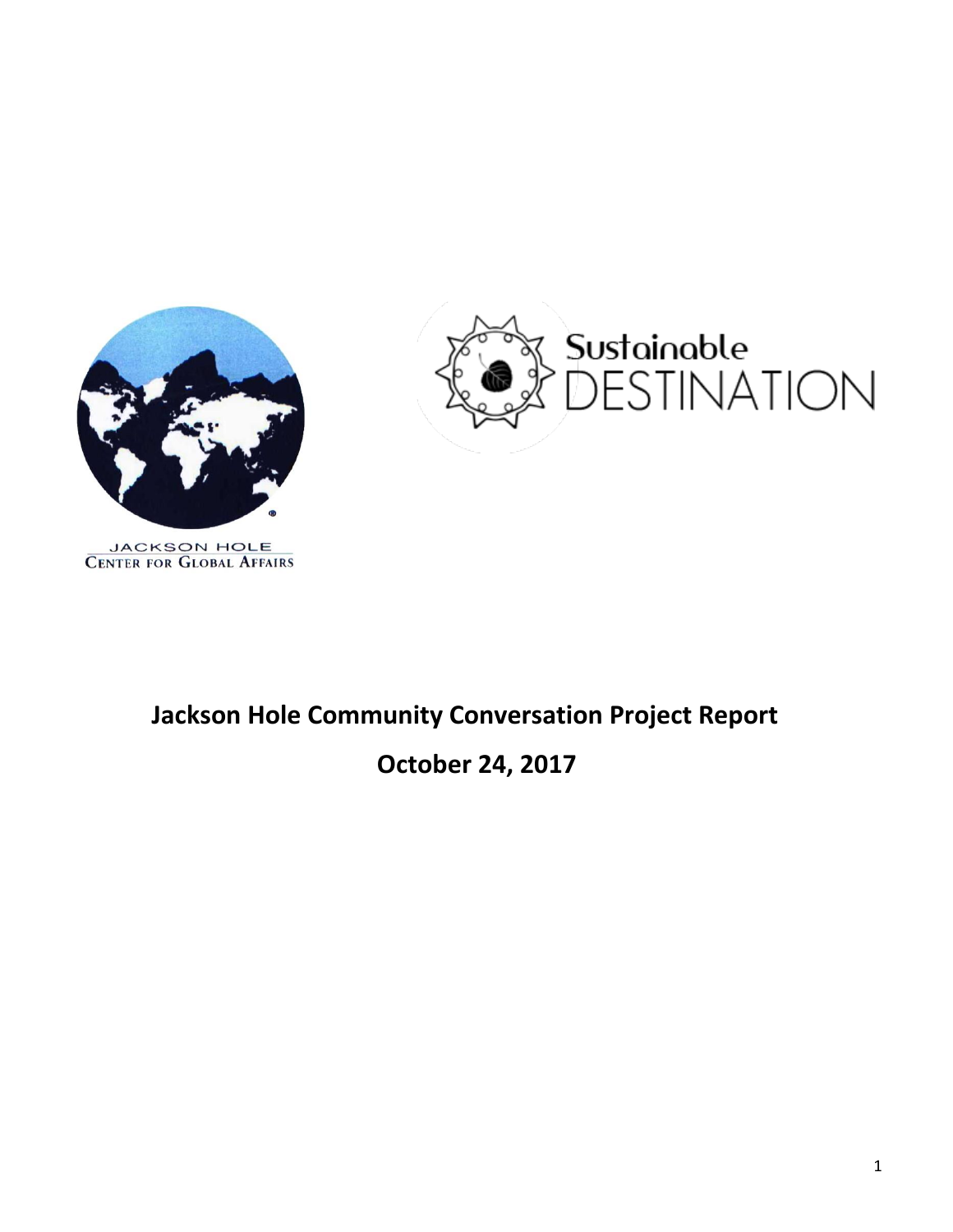# **Table of Contents**

|                                              | Page # |
|----------------------------------------------|--------|
| <b>Executive Summary</b>                     | 3      |
| 1. Introduction                              | 3      |
| 2. The Community Conversation Approach       | 5      |
| 3. Key Findings and Priorities               | 6      |
| 4. Conclusions and Recommendations           | 11     |
| 5. Creation of a Destination Management Plan | 12     |
| Appendix $A -$ Detailed Findings             | 13     |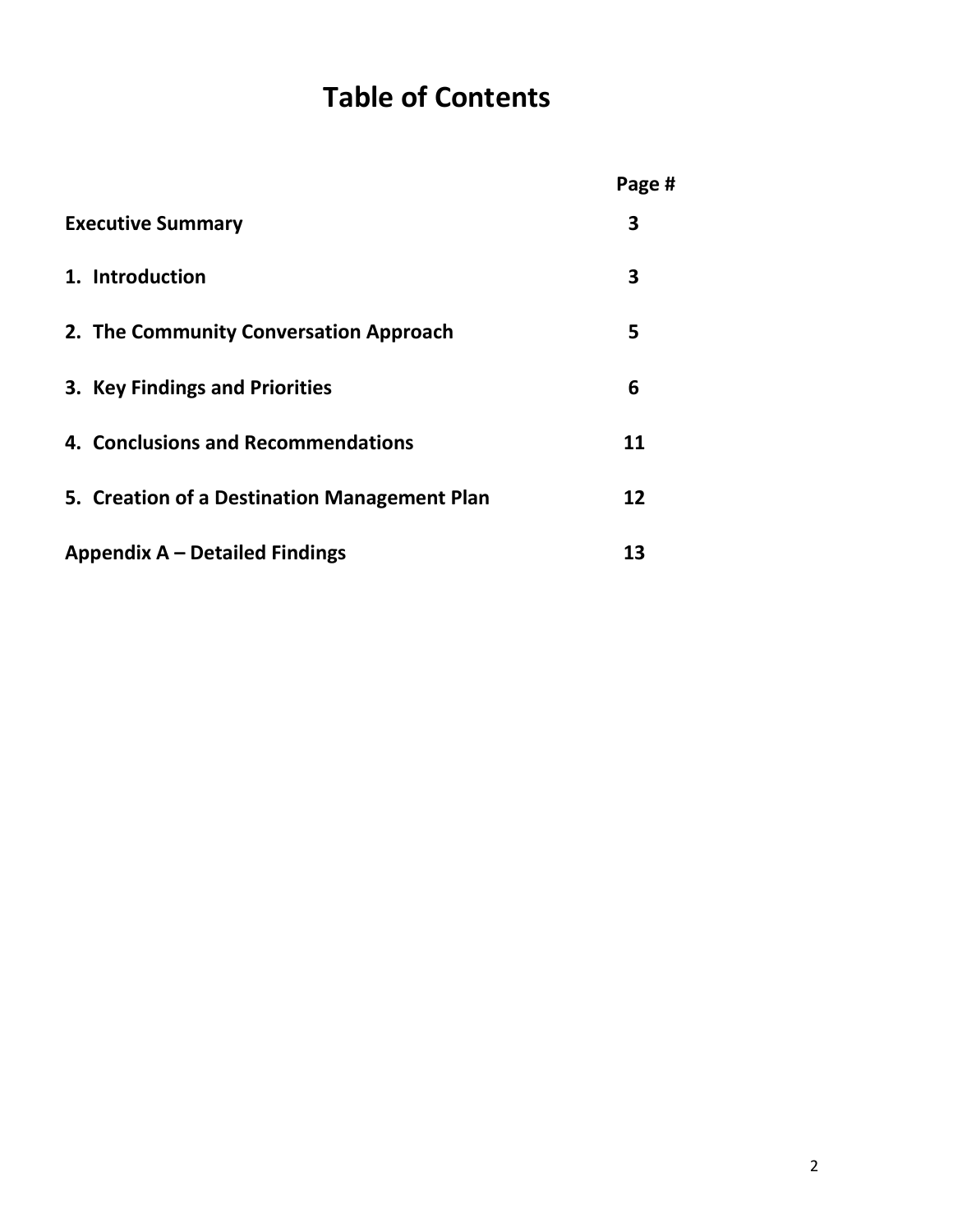# **Executive Summary**

Jackson Hole is experiencing unprecedented tourism visitation. While our community and destination benefit from the increased revenue, we suffer from the negative impacts associated with this increased visitation upon our environment and natural resources, infrastructure and services, community character and quality of life, and visitor experience. These phenomena are occurring elsewhere as travel and tourism numbers increase worldwide. Destinations have the ability to proactively address these impacts and challenges through the development of destination management plans. Critical to destination management planning is engaging local stakeholders in a conversation about the impacts of increasing visitation, issues and challenges with managing a significantly increasing number of visitors from diverse cultures, and identifying and prioritizing short- and longterm solutions that prevent, mitigate, and manage these impacts, issues, and challenges.

The Jackson Hole Community Conversation Project engaged over 20 local and regional destination stakeholders and community leaders in one-on-one consultations, a group workshop and reporting review cycles from April to October 2017. This approach resulted in the identification and prioritization of and recommendations for:

- A vision for the future of tourism in Jackson Hole and the Greater Yellowstone region, including an emphasis on environmentally and socially educated and responsible visitors (not just quantity of visitors), authentic visitor experience ,and functioning integrated transportation systems
- Natural resource, traffic and driving, socio-economic, and visitor experience impacts, including increased vehicle-wildlife collisions and increased waste/littering; traffic congestion, parking overflow issues, and unsafe driving habits; pressures on insufficient infrastructure and human services; degradation of visitor and resident experience and the inability to keep up with public demand for recreational access
- Issues and challenges with managing visitors, including influencing behavior through education, managing behavioral and cultural differences, and providing for a quality, authentic experience
- Opportunities and solutions, including strategically-placed educational video and other media; systems for and improvements in public transportation, traffic, and parking; and implementation of a Commercial Use Authorization for all commercial tour operators to strengthen and standardize the quality of service and management of visitor behavior

Jackson Hole is not alone with these challenges and opportunities. A mechanism employed worldwide for addressing these is a destination management plan. A Jackson Hole Sustainable Destination Management Plan that is the result of significant tourism stakeholder and community engagement will guide Teton County toward a more sustainable approach for attracting and managing our visitors and help to realize our vision to be a world-leading sustainable community and destination. The Jackson Hole Community Conversation Project has taken the first step in this community engagement process. Now, the challenge and opportunity for our community leadership is to provide the necessary resources to create and steward our destination management plan.

# **1.Introduction**

Our community and region have a significant history of stewardship beginning with the creation of the world's first national park, Yellowstone National Park, in 1872. This achievement was followed by the establishment of the Caribou-Targhee and Bridger-Teton National Forests, the National Elk Refuge, Grand Teton National Park, Wild & Scenic River status for the Snake River and protection of much of the Wyoming Range, including the buyout of gas exploration leases.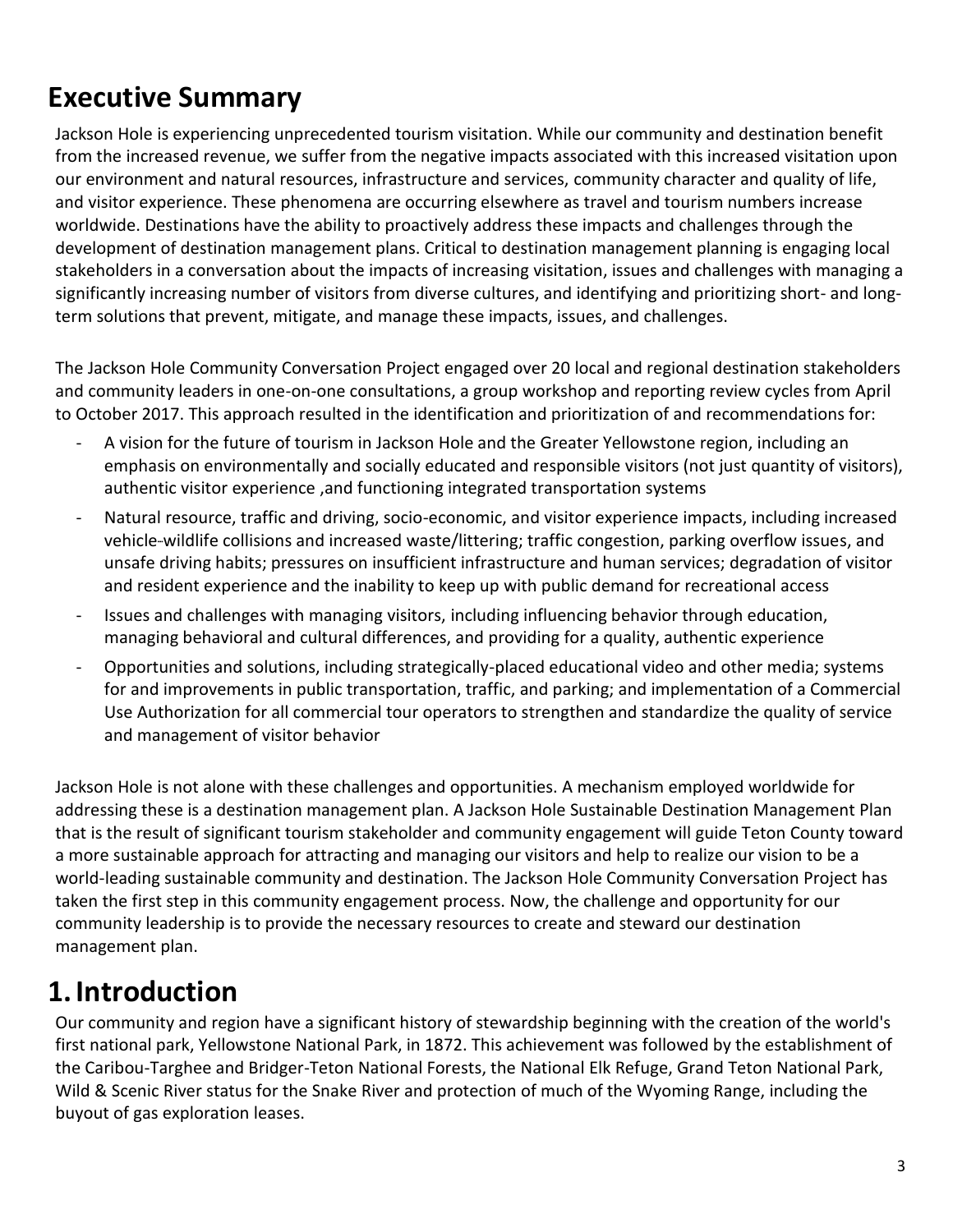Over 140 years after this beginning, our profound history of stewardship continues with Teton County being recognized for its commitment to sustainability by the Global Sustainable Tourism Council (GSTC). The GSTC has included Teton County in 2012 as one of only six destinations worldwide to participate in the GSTC Early Adopters Program. The conclusion in the GSTC report was that "Teton County more than any other place in the world has the potential to become a leader as a sustainable destination" and that we have the natural capital, human capacity, and financial resources to realize this potential. These findings were the genesis of the creation of the Jackson Hole & Yellowstone Sustainable Destination Program - a collaboration of local stakeholders toward a vision of Jackson Hole being a world-leading sustainable community and destination.

Since then, the results of this collaboration include the following:

- Participation by over 250 businesses and organizations in local sustainability education, training and technical assistance programs and projects
- Jackson Hole chosen as one of the Top 100 Sustainable Destinations of the world (2016 & 2017)
- National Geographic selected Jackson Hole and the Jackson Hole & Yellowstone Sustainable Destination Program as one of three Destination Leadership Finalists for the World Legacy Awards (2017)
- The Jackson Town Council and Teton County Commissioners passing a resolution for Jackson Hole to be a world-leading sustainable community and destination and supporting initiatives that contribute to this vision (2017)
- The conduct of the Jackson Hole Community Conversation Project

#### **Issue Statement**

In the past three years, the number of tourists visiting Jackson Hole and Grand Teton National Park has increased from 2.8 million to 3.3 million, and the number visiting Yellowstone National Park rose from 3.5 million to 4.3 million [\(https://irma.nps.gov/Stats/\)](https://irma.nps.gov/Stats/), thereby greatly increasing pressure on our ecosystem and community. In order to address our current and future challenges, we need to identify the most pressing impacts, issues and challenges, and take action on implementing solutions within a framework that aligns with our community's vision of becoming a "world-leading sustainable destination and community."

### **Project Team**

The Jackson Hole Community Conversation Project team is comprised of representatives from two nonprofit organizations that are dedicated to furthering the sustainability of Jackson Hole and the Greater Yellowstone region. JHCGA, founded in 2002, has a longstanding reputation for engaging China on issues related to sustainability and forging solutions in combating climate change. The Riverwind Foundation manages the award-winning Jackson Hole & Yellowstone Sustainable Destination Program and supports local, national, and international sustainability and sustainable tourism initiatives.

**Jackson Hole Center for Global Affairs:** David Wendt, President Olivia Meigs, Director of Communications Nathan Wendt, Vice President

Riverwind Foundation: Tim O'Donoghue, Executive Director Lindsey Ehinger, Sustainability Consultant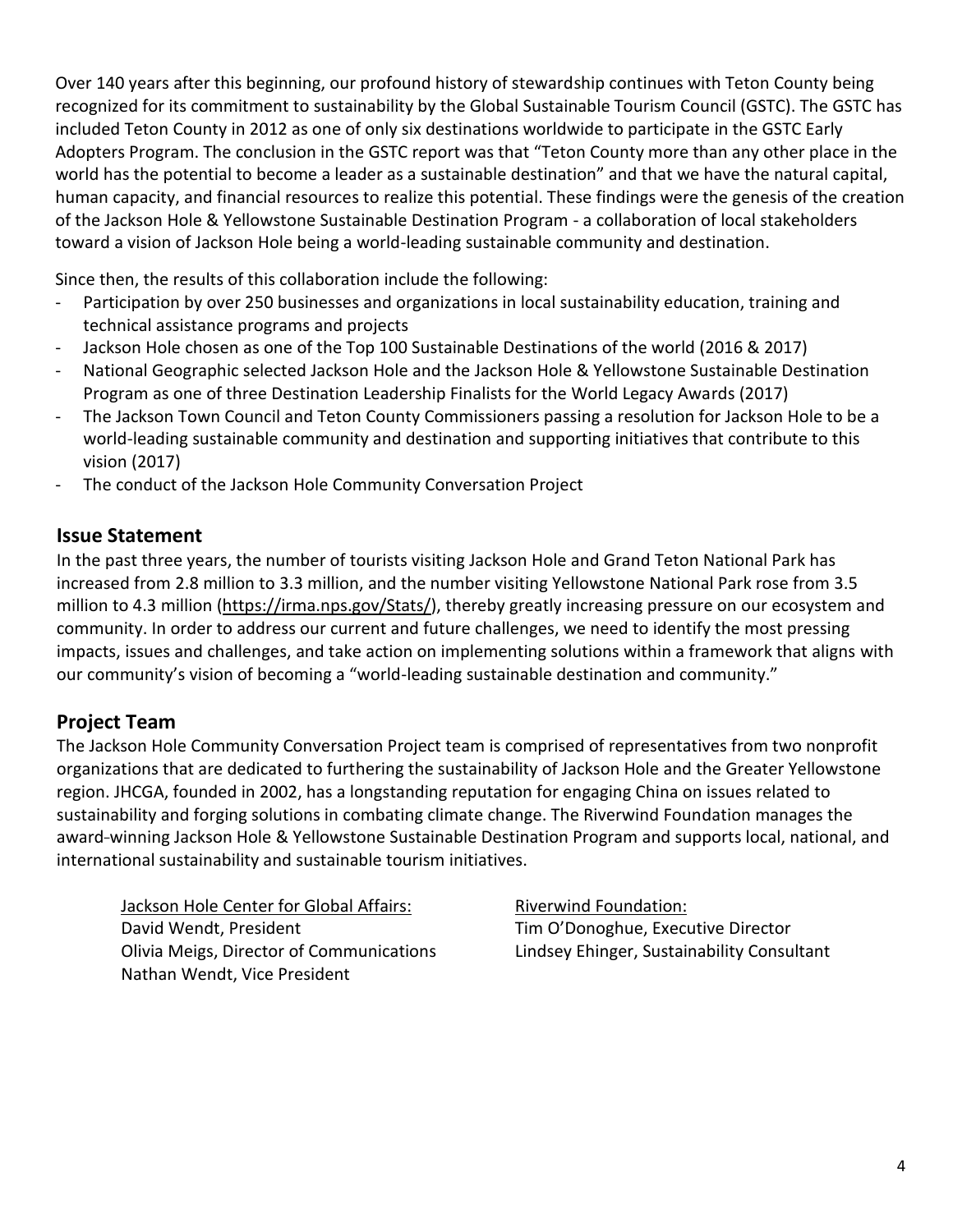| <b>Participants</b>                                                             | Individual<br><b>Consultations</b><br>Apr $11 -$ June<br>7,2017 | <b>June 21,</b><br>2017,<br>Workshop |
|---------------------------------------------------------------------------------|-----------------------------------------------------------------|--------------------------------------|
| David Vela, Superintendent, Grand Teton NP                                      | $\mathsf{x}$                                                    |                                      |
| Gary Pollock, Management Assistant, Grand Teton NP                              | X                                                               | x                                    |
| Tricia O'Connor, Superintendent, Bridger-Teton NF                               | X                                                               |                                      |
| Brian Glaspell, Manager, National Elk Refuge                                    |                                                                 | X                                    |
| <b>Mark Newcomb, Chair, Teton County Commissioners</b>                          | X                                                               | X                                    |
| Pete Muldoon, Mayor, Town of Jackson                                            | X                                                               |                                      |
| Hyrum Johnson, Mayor, City of Driggs                                            | X                                                               |                                      |
| Mike Keller, GM, Xanterra Parks & Resorts                                       | X                                                               | X                                    |
| Alex Klein, GM, Grand Teton Lodge Co., JH Travel & Tourism Board                | X                                                               |                                      |
| Jerry Blann, Pres., JH Mountain Resort; Director, JH Airport Board of Directors | X                                                               | X                                    |
| Rick Howe, Vice President, Jackson Hole Chamber of Commerce                     | X                                                               |                                      |
| <b>Brian McDermott, Executive Director, Teton Regional Economic Coalition</b>   | X                                                               | x                                    |
| Diane Shober, Executive Director, Wyoming Office of Tourism                     | X                                                               |                                      |
| James Scoon, Director of Global Sales & Services, Wyoming Office of Tourism     | x                                                               |                                      |
| Jason Williams, Owner, Jackson Hole Wildlife Safaris                            | $\mathsf{x}$                                                    | $\mathsf{x}$                         |
| Brian Riley, Development Director, C Tours; Owner, Old Hand Holdings            | $\mathsf{x}$                                                    | $\mathsf{x}$                         |
| <b>Taylor Phillips, Owner, EcoTour Adventures</b>                               | X                                                               |                                      |
| Gary Schulter, Owner, Rocky Mountain Holiday Tours                              | X                                                               |                                      |
| Jim Waldrop, General Manager, Wort Hotel; Chair, JH Airport Board of Directors  | X                                                               |                                      |
| Karen Coleman, Exec Vice-President, Community Foundation of JH                  |                                                                 | X                                    |
| Marcia Kunstel, Chair, Grants Committee, Community Foundation of JH             | X                                                               |                                      |
| Sharon Mader, Senior Program Manager, National Parks Conservation Assoc.        | X                                                               |                                      |
| Jonathan Schechter, Executive Director, Charture Institute                      | $\mathsf{x}$                                                    |                                      |
| <b>Phil Cameron, Executive Director, Energy Conservation Works</b>              |                                                                 | X                                    |

**\***Conversations outside of the project's scheduled individual and workshop conversations were held with Dan Wenk, Superintendent, Yellowstone National Park; Ryan Atwell, Social Science Coordinator, Yellowstone National Park; and Gretchen Long, citizen member, National Parks Advisory Board.

# **2. The Community Conversation Approach**

As indicated in the project title, our methodology centers around collaborative dialogue as a means to identify local tourism issues and create solutions. Rather than employing a top-down external evaluation and recommendations, the JHCGA and Riverwind Foundation engaged with dozens of local stakeholders to gather their opinions through one-on one consultations, a group workshop, and successive report reviews.

## **Individual Consultations**

In the spring of 2017, the project team met with 21 local stakeholders to learn about the stakeholders' viewpoints through one-on-one conversations. The team asked each participant to discuss the positive and negative impacts of tourism, issues and challenges with managing visitors, solutions to these impacts, issues, and challenges, and their vision for the future tourism in Jackson Hole. The stakeholders represent diverse backgrounds, including non-profit conservation organizations, elected officials, tour operators, lodging managers, public lands managers, and National Park Superintendents.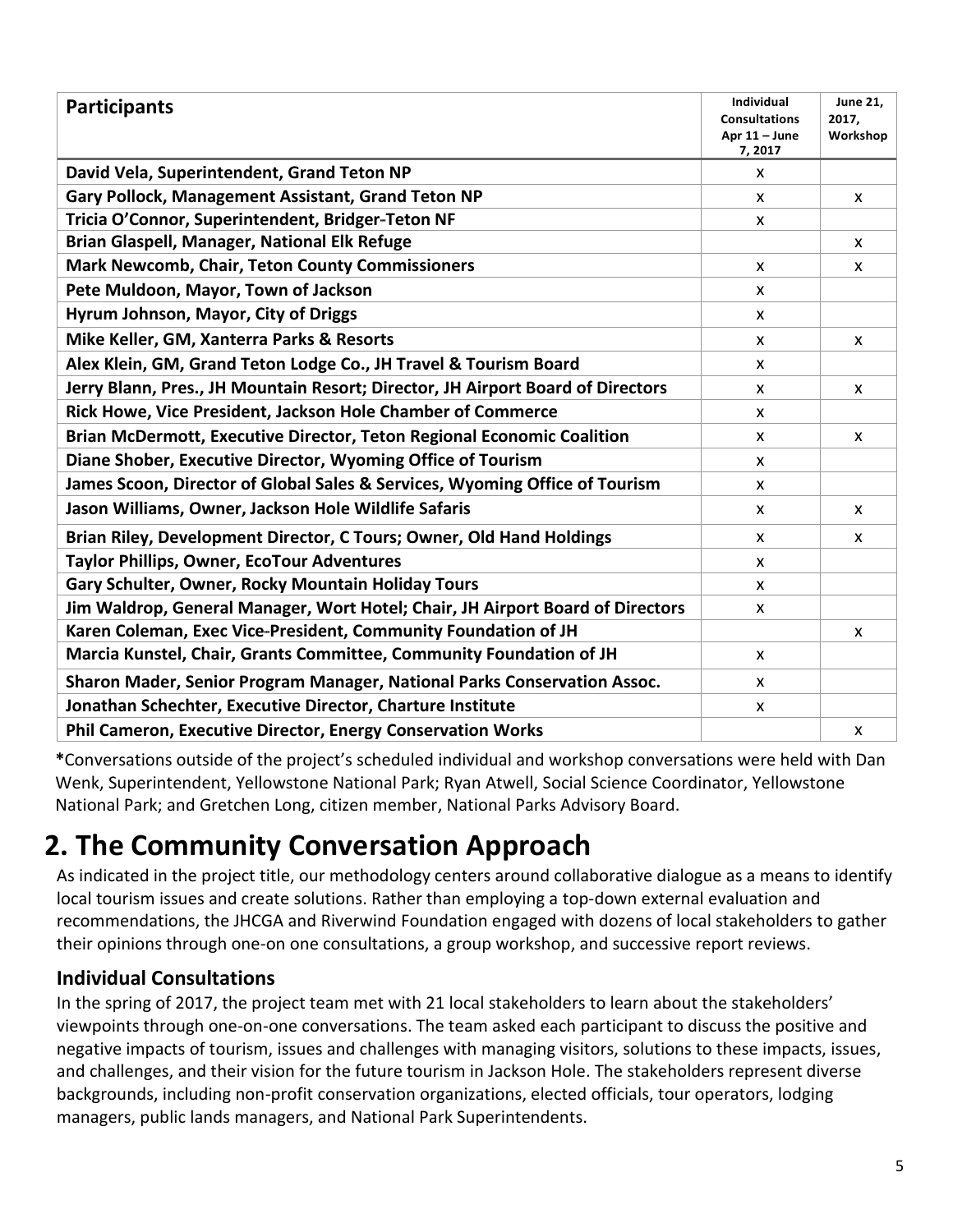## **Group Workshop**

After listening to the stakeholders' opinions and ideas, our team compiled the data and organized their responses under several major themes for each topic. On June 20, 2017, the available stakeholders the available stakeholders attended a facilitated half-day workshop to further discuss and prioritize visitor impacts, issues and challenges with managing visitors, opportunities and solutions that address these impacts, issues, and challenges, and statements which characterize the future of tourism in Jackson Hole.

## **Reporting and Review Cycles**

The Jackson Hole Center for Global Affairs and Riverwind Foundation synthesized the results of the individual conversations and group workshop into an initial draft report in July 2017. This draft was circulated to the consultation and workshop participants for feedback prior to finalizing the report. This report is now available to these participants, other stakeholders, and the community for comment.

# **3. Key Findings and Priorities**

## **Vision for the Future of Tourism in Jackson Hole and the Greater Yellowstone region**

The individual consultations with key stakeholders in our community resulted in a set of statements that describe the aspirational future of tourism in Jackson Hole and the Greater Yellowstone region given the interdependence of and similarity of many challenges among the communities that comprise our region. A list of these statements can be found in Appendix A.

The workshop participants reviewed these statements and assigned priorities through a voting process. This process resulted in the following statements as priorities for inclusion in a vision statement for the future of tourism to be documented in a destination management plan:

- Measure our success as a tourism destination by attracting environmentally and socially educated and responsible visitors (not just quantity of visitors) and authenticity of visitor experience
- Functioning integrated transportation systems, including well published bus and shuttle schedules, and expansion of mass transit to the airport, Teton Village, and the National Parks

The workshop participants indicated that realization of both of these ideals was important and urgent. Measuring success by attracting environmentally and socially responsible, not just quantity, of visitors was considered feasible. Also considered important and urgent (but probably less feasible, in view of the recent failure of the Special Excise Tax [SPET] vote to approve funding for START expansion) was strengthening the mass transit system.

While the challenge of coming to a consensus on the definition of environmentally and socially responsible travel and authentic experience was recognized, workshop participants offered the following characterizations of such travelers:

- Visitors attracted to the vision, values and achievements, and experiences promoted by our community
- Longer stays, allowing for:
	- o A fuller, authentic experience
	- o Less intensive schedule of activities supporting a more restful experience
	- $\circ$  Less traffic and environmental impact due to familiarization with and use of mass transit and alternative forms of transportation with possible lessening of traffic and parking congestion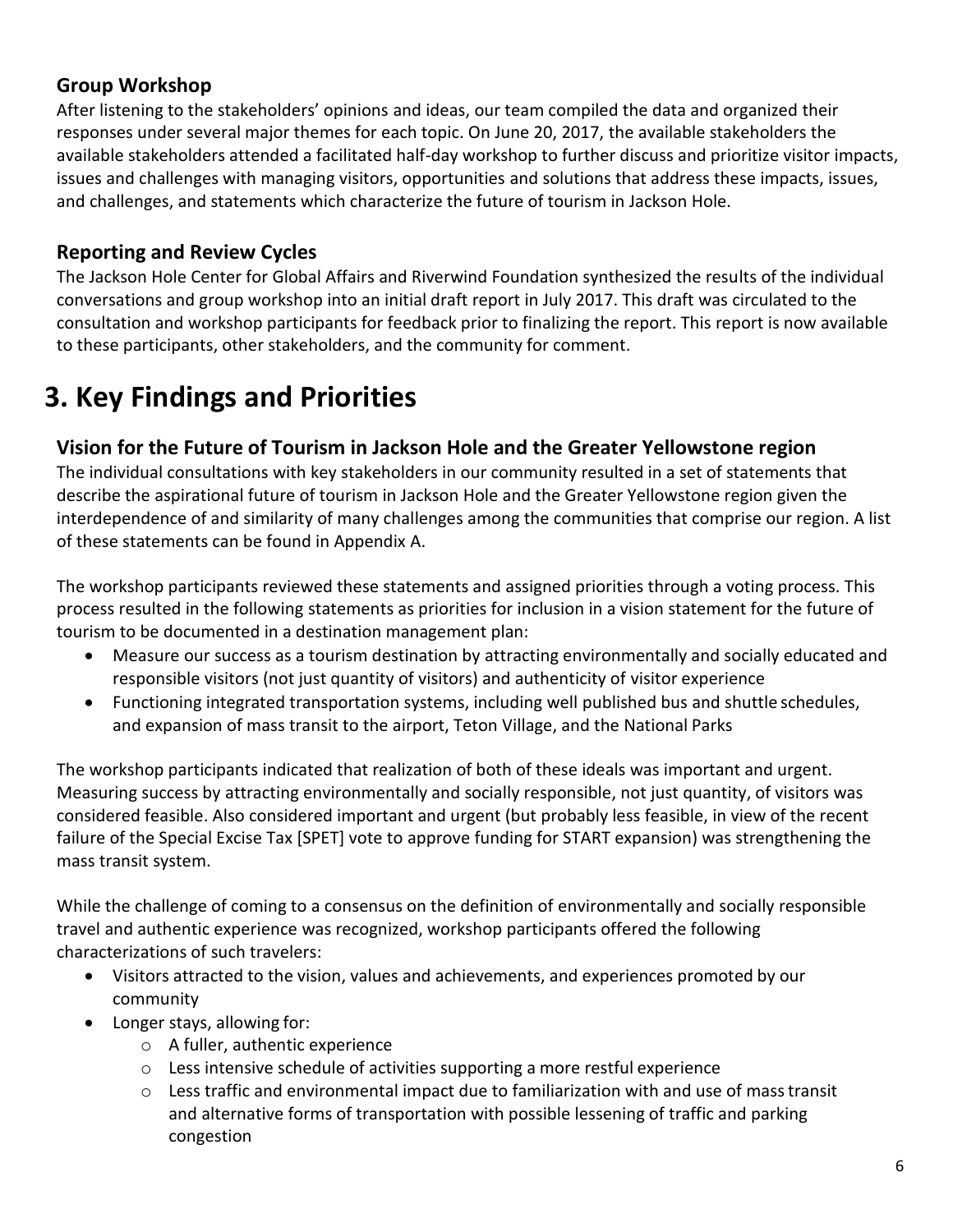- $\circ$  Greater opportunity for our community's messaging to be received (e.g., about environmental values, behavioral norms, safety with driving and wildlife interaction, etc.) and probability that our visitor education efforts are successful
- $\circ$  More effective visitor word of mouth marketing due to a better experience
- $\circ$  More chances for visitors to get off the beaten path as they have time to explore the major attractions and then additional locations
- Increased opportunities for spending/taxation as visitors shift to longer stays in winter. At the same time, it was recognized that people define environmentally and socially responsible travel in different ways, and that some visitors may be looking for authenticity of experience in terms of adventureseeking, not the restfulness of the experience

## **Impacts of Increasing Visitation**

Participants in individual consultations identified positive and numerous negative impacts resulting from increasing visitation. Positive impacts include the obvious economic opportunities available and revenue for local businesses and entrepreneurs, including increasing visitation and sustained employment in shoulder seasons. Individual conversation participants also praised the opportunity to educate greater number of visitors about our region's intact ecosystem, public lands stewardship, and sustainability ethos.

The vast majority of individual conversation comments concerned negative impacts of tourism (see Appendix A for further details). Our project team organized these comments into the following categories: Traffic and Driving, Natural Resources, Socio-Economic Issues, and Visitor Experience. During the workshop prioritization exercise, participants rated the first three categories as the highest priorities:

- Natural Resources received 21 out the 67 votes cast
- Traffic and Driving received 20 votes
- Socio-Economic received 18 votes

•

• Visitor Experience received 8 votes

The top individual concern was a compilation of traffic congestion, parking overflow issues, and unsafe driving habits with traffic congestion identified as the highest priority among these. Traffic issues also ranked as the most urgent and important albeit difficult to resolve issues to the workshop participants. However, several workshop participants noted that local residents (as well as second home owners) are a significant cause of traffic issues and that traffic issues in Jackson pale in comparison to most major U.S. metro areas. Some participants voiced that the problem was not simply congestion but managing residents' and visitors' traffic expectations.

The most-prioritized natural resource issues included increased vehicle-wildlife collisions and increased waste/littering. These two issues also ranked as the top two most-feasible issues to improve upon. Some workshop participants commented that the waste issue is already diminishing as visitor behavior in this regard has improved. However, participants also mostly agreed that the amount of waste increases simply due to the number of visitors arriving, and facilities need to be able to accommodate that increase.

Participants voted for a wide range of socio-economic issues, including low supply, high cost of housing (exacerbating commuting which contributes to traffic congestion and vehicle-wildlife collisions), and relatively low wages of workforce; undesirable visitor behavior; industry seasonality; second home ownership; and short-term housing rentals affecting housing supply. The top issues identified were pressures on insufficient infrastructure and community and visitor human services. The visitor experience concerns were split between degradation of the visitor and resident experience and the inability to keep up with public demand for recreational access.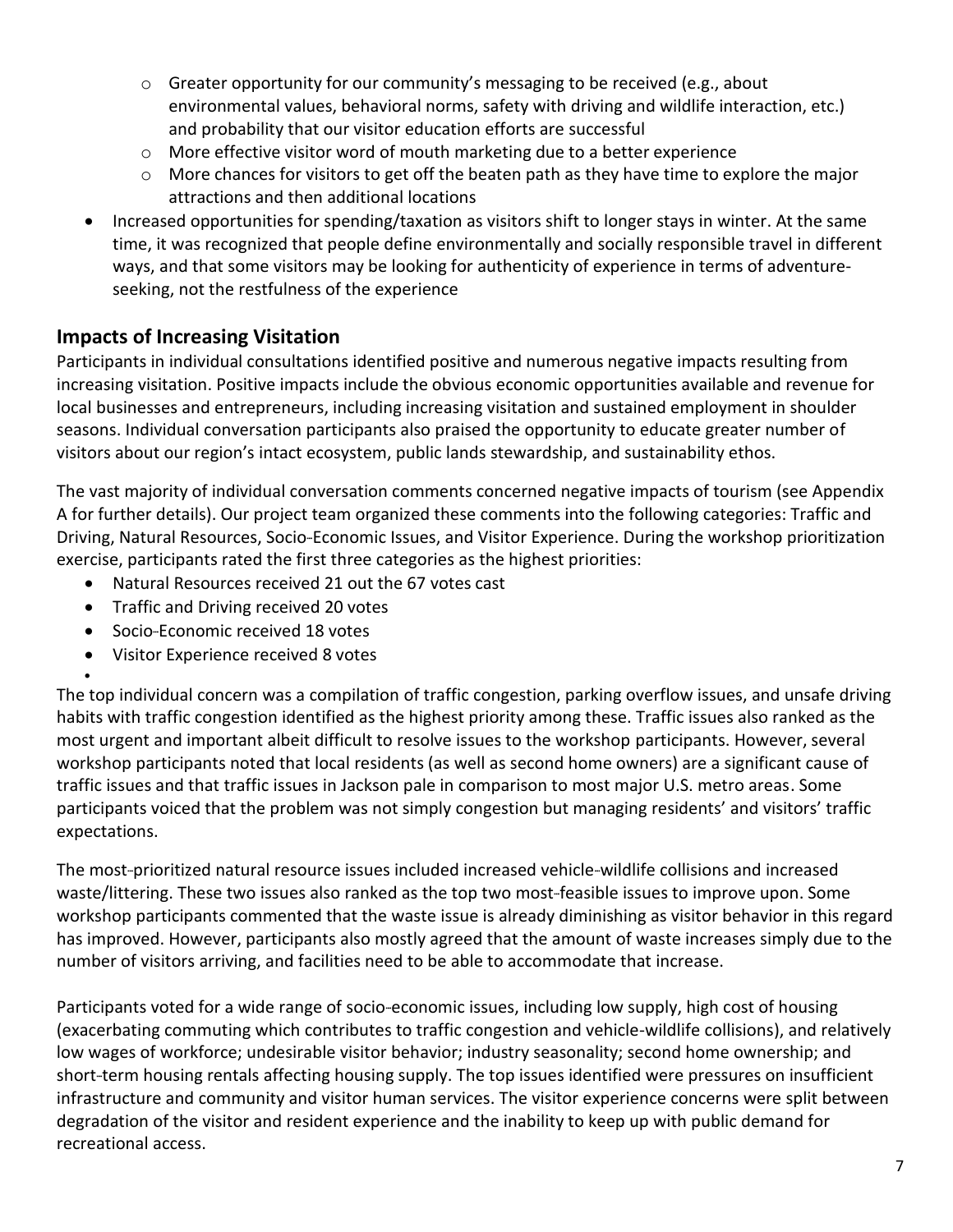In summary, the visitor impacts that were considered by the workshop participants as having the highest priority to resolve were:

- Traffic congestion and parking overflow issues
- Unsafe driving habits
- Vehicle-wildlife collisions
- Increased waste and littering
- Pressures on insufficient infrastructure and human services

The issue of workforce housing lies at the heart of many of these issues, including traffic congestion and community character. However, it was agreed that this issue would be considered outside the scope of the Community Conversation Project because other organizations and projects are already tasked to address this.

#### **Issues and Challenges of Managing Visitors**

During the individual consultations phase, issues and challenges of managing visitors were identified and categorized under the headings of Visitor Experience, Education/Marketing, Technology, Social, and International Visitors. Three prominent issues were identified during the workshop: the role of education to influence behaviors, the challenge of managing intentionally inappropriate behavior, and providing for an authentic, quality visitor experience. These issues should be addressed as part of future conversations about our community's tourism vision and goals.

#### Influencing Behavior Through Education:

There was general agreement that educational measures and tools such as leaflets and videos can play an important role in setting expectations among visitors. A forcing mechanism which could mandate better education will be a more comprehensive national park Commercial Use Authorization (CUA) program, potentially going into effect in 2018. All operators would be forced into this system, not just the gateway community operators. The move is towards mandating this for concessionaires and permittees. Currently tour bus operators are neither, so they don't need any contact with park service ahead of time, and there are less safeguards against tour operators that don't address bad behaviors. Under the CUA, operators will have to have an operating plan before they arrive – a clear opportunity to insert educational requirements. The more responsible operators are looking forward to the CUA because it encourages professionalism.

#### Managing Behavior & Cultural Differences:

While better education can reinforce good behaviors, there was also consensus that even when such educational information has been provided, conscious inappropriate behavior (E.g., approaching wildlife, trespassing on fragile and dangerous thermal areas, littering, etc.) has been on the rise, though this is a very small percentage of the overall visiting population. But, even millions of people behaving appropriately will have impacts on the environment, natural resources, and infrastructure.

Participants also observed important cultural differences coming to a head in the park. For example, there is a sense that some visitors think the Parks are controlled environments, similar to amusement parks and that everything is safe. There is a diluted sense of risk as well as behavior that is inconsistent with expected norms, such as waste disposal and recycling.

#### Visitor Experience:

There was strong support for providing an authentic, quality experience that also helps to prevent and mitigate visitor impact. Two indices of visitor experience were discussed: length of stay and number of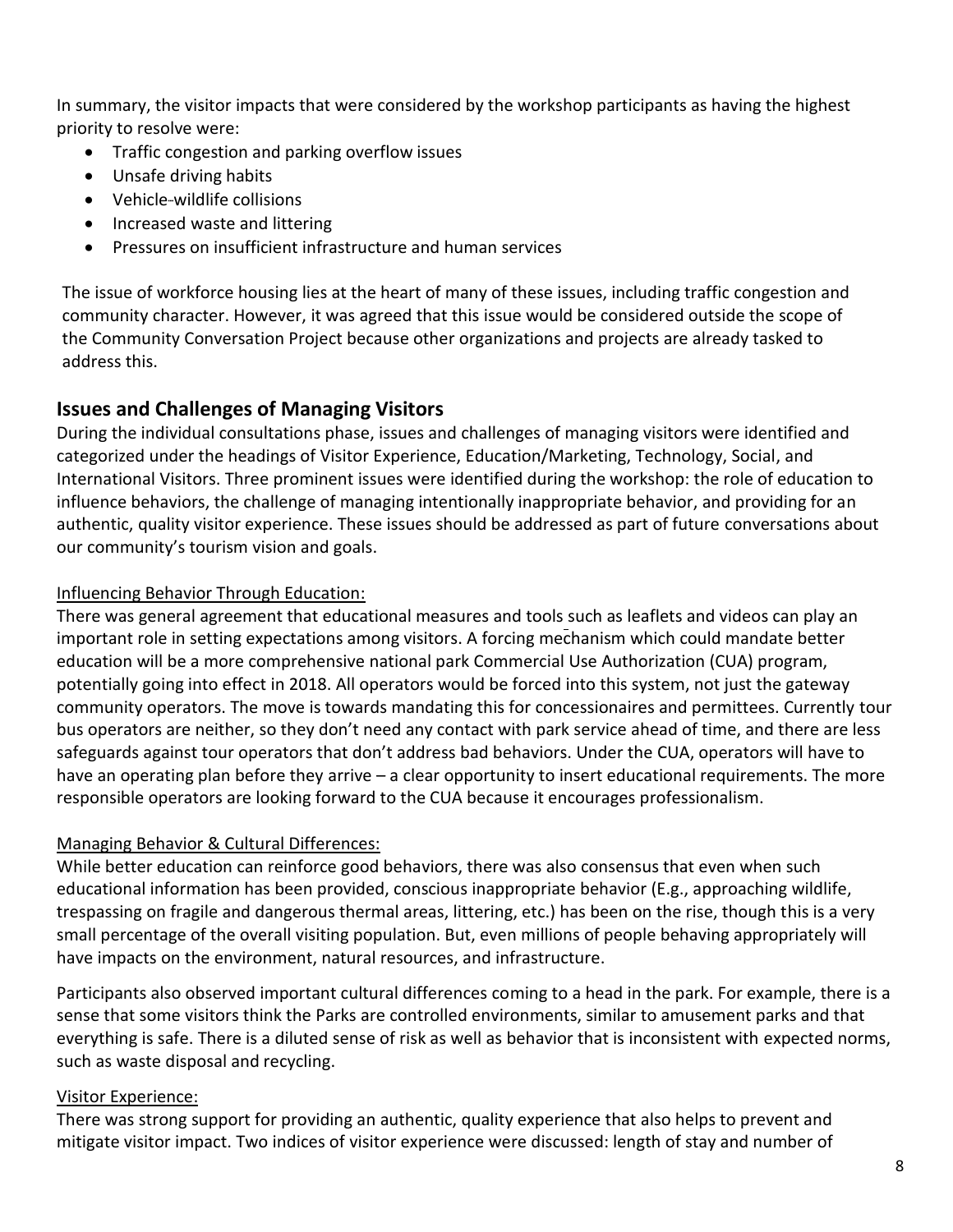visitors. A worthwhile experience in the summer also increases the likelihood of returning in the winter, as reflected in the fact that a significant percentage of winter visitation is due to people coming back from the summer. Workshop participants generally agreed that density of visitors can impact the visitor as well as resident quality of experience.

### **Opportunities and Solutions**

#### **SHORT TERM: What is Important, Urgent and Feasible?**

The workshop discussion yielded a general consensus that media, such as use of educational videos and other forms of communication on pre-existing infrastructure, is a short-term solution. For example:

#### Videos/Messaging:

- The Jackson Hole Airport Board is open to looping videos at the car rental and other possible areas
- C Tour Holidays/Old Hand Holdings would be willing to support a video to be displayed on buses which would reach 62,000 clients, a sizable percentage of the Chinese visitors that come to the region
- Other opportunities exist through apps that can be used by Foreign Independent Travelers, such as those that provide interpretive, educational, and traffic information
- Messaging to all visitors and locals to adjust travel times to avoid traffic and/or parking congestion and in general, the crowds. For example, messaging suggesting leaving an hour earlier or later in the day

#### Parking and transportation:

One short-term action step that could ameliorate traffic congestion at Park entrances is a pre-purchased park pass system that would enable visitors to book and pre-purchase their National Park passes in advance. Such a system would save processing time for payment of fees and help reduce congestion at Park entrances by providing a separate access lane for pass holders. An additional short-term action step would be to clarify traffic patterns in Jackson and other towns to reduce congestion.

Increased shuttle service could also alleviate some of this congestion. The goals for mass transport and shuttle systems are very different for the community versus the National Parks, and need to be addressed accordingly. In town, the goal is to reduce traffic congestion. While buses can also help reduce congestion at parking places in the National Parks, they can degrade the visitor experience by releasing large numbers of people at key locations. An emphasis on smaller shuttles (10-12 person capacity) might therefore be appropriate to reduce the impact of these sudden surges. In general, the higher priority for traffic management in the National Parks has been aimed at slowing traffic down to avoid collisions with wildlife, not keeping traffic moving.

Plans for a new visitor center in north Jackson also offer opportunities to develop new solutions for parking in the National Parks, including increased parking capacity and the adoption of new technologies (e.g., notifications about parking in GTNP and a possible depot for shuttle service into GTNP). Participants agreed on the need to take a fresh look at the Stilson parking area near Wilson and its use as a transit center, particularly for the summer.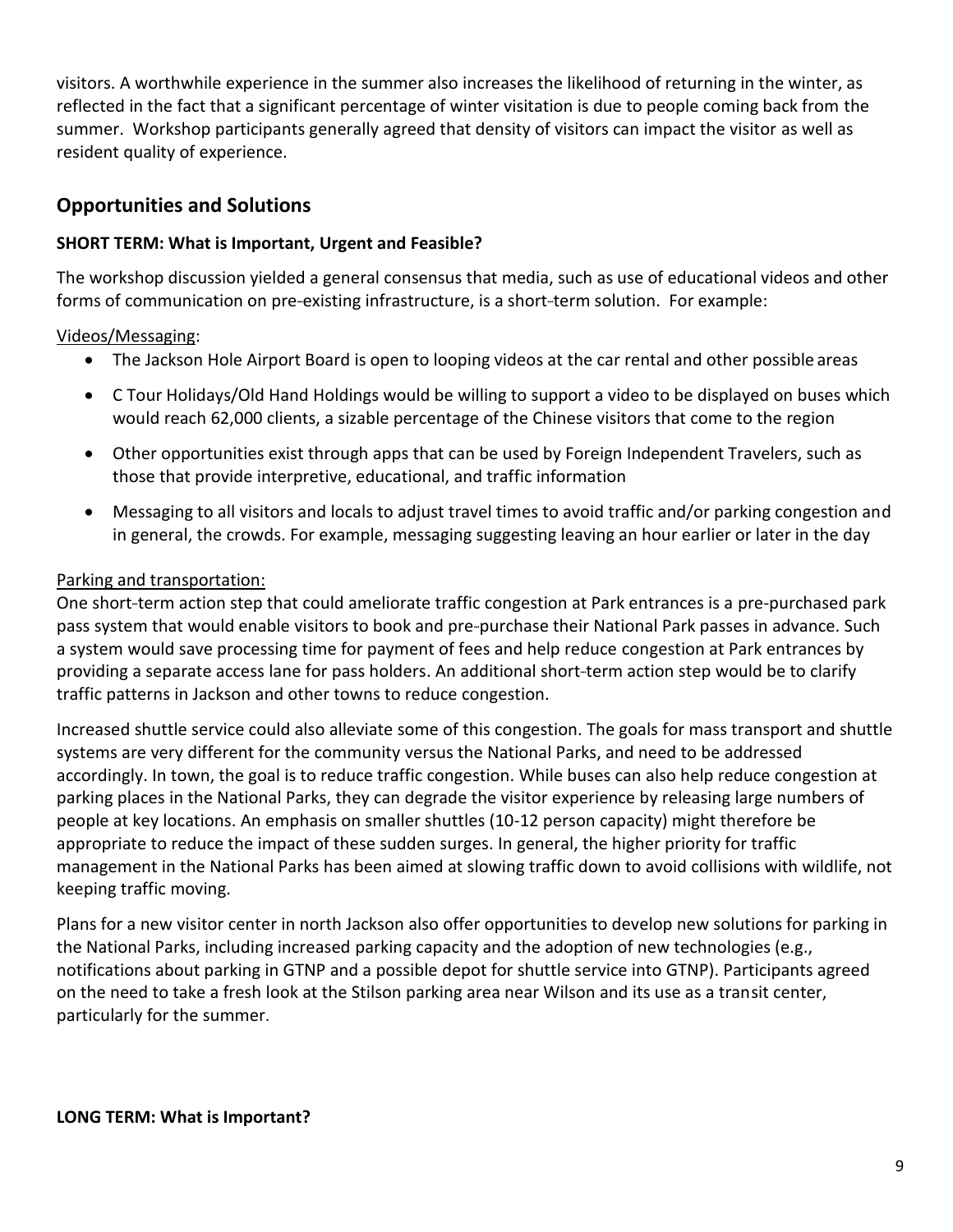#### The Commercial Use Authorization (CUA):

While there was mixed feedback on themes such as mitigation fees for National Park use, there was interest in across-the-board implementation of the CUA to help prevent or mitigate a significant amount of current visitor behavior issues and challenges. The CUA would provide opportunities to enlist commercial tour operators into the challenge of educating visitors through messaging and management of their customers. It would reduce or eliminate tour operators that don't take responsibility for managing visitor behavior and providing a better visitor experience.

#### Community and Park Infrastructure:

Park and community officials have different perspectives on infrastructure issues. Park officials are, in general, opposed to expansion of transportation and lodging infrastructure to accommodate additional visitors at the expense of preservation of natural resources. Outside the Park, however, numerous stakeholders representing community interests are concerned about limited housing and transportation infrastructure and, as noted previously in this report, favor its expansion. Questions remain, however, about the short-term feasibility of this priority, which in any event is excluded from the scope of this report. These differing assessments of priority and short-term feasibility relating to infrastructure issues are reflected in the discussion of the items that follow.

- Workforce Housing: Participants agreed that workforce housing remains a key long-term issue of importance and bears on all the above issues. It is linked through commuting to the issue of traffic congestion, which is not likely to abate in the absence of a solution to the housing issue. Along with the issue of turnover of seasonal staff, which exacerbates the housing crisis, workforce housing in new locations has to continue to be examined by stakeholders through community housing discussion and planning forums.
- Carrying Capacity: Long term constraints on existing infrastructure may require eventual limitation of use based on ecosystem carrying capacity. A number of stakeholders with responsibility for maintenance of facilities and preservation of resources suggested the need to consider such measures as limiting (or capping) accommodation inventory (lodging and home rentals); limiting the fleet size of rental car companies; and more taxes on lodging and car rentals. Other potential restrictions include limiting access to certain high-volume areas (e.g., Moose-Wilson road, String Lake) or limiting entry into the Parks as a whole. Passive restrictions on use, such as the 50-car limit on parking space available at the Laurence S. Rockefeller Visitor Center, may be a way to test and approach these more active measures.

#### **NEEDED RESOURCES: What is Feasible**

Participants agreed that with summer upon the valley, it made sense for a push to occur later – an educational and outreach effort with existing resources to promote sustainable behaviors. Two segments to target are visitors and business owners such as tour operators. The Greater Yellowstone Coordinating Committee (GYCC) is a key collaborator. According to workshop participants, the GYCC sees value in coordinated messaging to the public.

Outreach to business owners and operators should be focused on employee training. An idea offered during the workshop was to publish which tour operators are doing a good job of training their guides and/or mandate that tour operators be certified through the CUA process. Tour operators would be motivated to be competitive and many would voluntarily improve their services for this reason, including providing a strong visitor educational experience.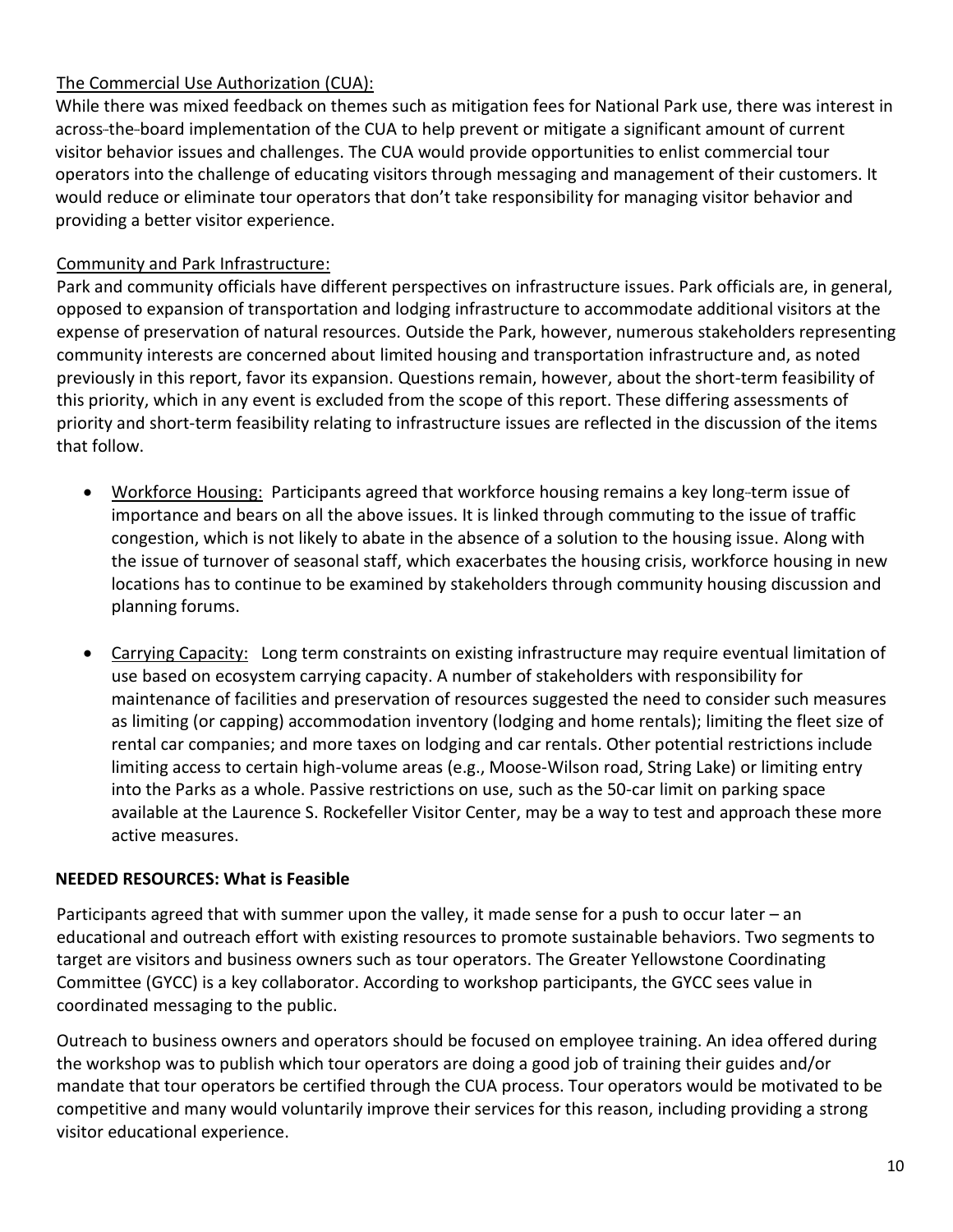Another challenge is resources to develop content for video and web links. As mentioned above, C Tour Holidays has offered to make its content available for this purpose. Another possible resource is a tourism site available through NPS' national tourism program, through which Parks, destinations, and commercial tour operators can share resources and information relating to tourism management and collaboration. Materials are also available through the Wyoming Office of Tourism and other state, regional, and local tourism organizations.

Existing contracts with marketing organizations retained through lodging tax revenues could be leveraged to transform these sources of content into finished media. In the same vein, all marketing venues from familiarization/promotional tours, domestic and international travel trade shows, through travel media need to be fully exploited to get the "sustainable tourism" message out. A longer-term opportunity to generate revenue to support solutions such as these is the assessment of additional fees for users of public lands and services.

# **4. Conclusions and Recommendations**

### **Highest short- and long-term priority issues and actions:**

Individual consultations and workshop discussion identified numerous solutions to visitor impacts and issues and challenges with managing visitors. A key concern that emerged from the discussion was the issue of driving and traffic congestion and the threats it poses to safety, the quality of the visitor experience, and collisions with wildlife.

#### Educational media:

Immediate, short-term (2017-18) opportunities for visitor education include the creation and showing of a rolling video at airports and visitors centers, and video to be produced and shown on C Tour Holidays and other tour buses. Marketing firms retained with lodging tax revenues could also be tasked with using existing video content and resources to develop finished products.

#### Congestion alerts:

A mid-term (by 2018-19) opportunity to help ease site-specific congestion is electronic signage to warn visitors of congested areas and suggest alternate locations and routes. This is already being done in Grand Teton National Park to divert visitors from Jenny Lake and to suggest alternative picnic locations to String Lake (e.g., Chapel of Sacred Heart). Apps could be made or existing apps augmented to provide this same information in the mid-to long-term.

#### Pre-purchased park passes:

An additional mid-term opportunity to help ease congestion at National Park entrance gates is providing options for visitors to purchase park passes in advance for entry into the National Parks. Separate access lanes could be provided at each entrance for those with passes. This system could possibly be implemented by the National Park Service or a private sector contractor.

#### Expanded parking at visitor center:

qualA longer term (after 2018) opportunity to ease congestion in GTNP parking areas is the planned building of a new visitor center on North Cache Street in Jackson and expansion of the adjacent parking area, with the possible addition of transit facility and/or shuttle service to GTNP starting from the parking lot.

#### Mass transit: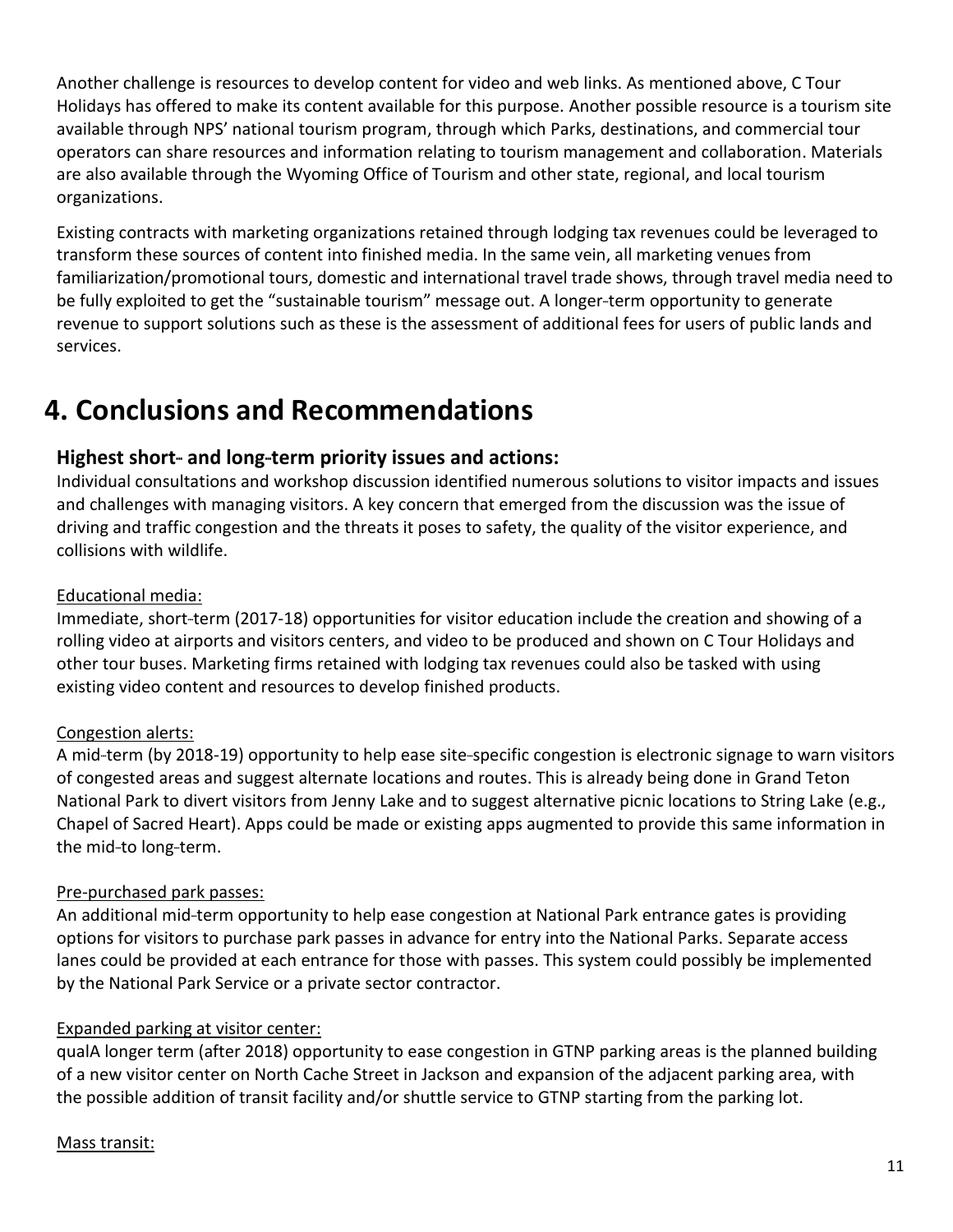Expansion of bus shuttle service was also seen as a must, despite some of the complications noted above (e.g., sporadic and disruptive release at specific locations of large numbers of passengers).

#### Focus on tour operators:

Other significant short-and long-term opportunities for education and management through leveraging tour operators as a "first line of defense" with large groups of tourists include: 1) a requirement of Commercial Use Authorization for all commercial users, specifying criteria for qualifications for permit; 2) a requirement that a tour guide accompany each visitor group on a bus in addition to the driver; and 3) adoption of a rating system that allows business owners and managers (e.g., for lodging, restaurants, etc.) and customers to evaluate tour operators according to quality and performance.

## **Summary:**

These individual consultations and workshop are the first steps of a longer process of finding solutions to the impacts and challenges associated with our increasing visitation. As the process continues, increasing representation of our community's diverse and numerous interests will be necessary and valuable. It is understood that this process is ambitious in its objectives of preventing, mitigating, and managing these impacts and meeting these challenges. Nevertheless, these issues must be addressed in a coordinated and unified manner given the continued threats to the integrity of our natural environment and community character upon which the health of our economy and quality of life depends. The creation and stewardship of a destination management plan will be the outcome of these community conversations and a significant mechanism for more proactively striving toward the vision of Jackson Hole being a world-leading sustainable destination.

## **5. Creation of a Sustainable Destination Management Plan**

The purpose of developing and stewarding a destination management plan is to guide Teton County and support the Greater Yellowstone region toward a more sustainable approach for attracting and managing our visitors. A Jackson Hole Sustainable Destination Management Plan will guide our destination stakeholders and overall community in preventing, mitigating, and managing visitor as well as resident impacts on our environmental integrity and natural resources, infrastructure and services, community character and resident quality of life, and visitor experience. The process involves bringing together stakeholders and community members to establish a vision and goals for the future of tourism in Jackson Hole, identify and prioritize local and regional collaborative approaches and solutions. It will also provide strategic direction for business planning. The first step in this community engagement process has been taken with the conduct of the Jackson Hole Community Conversation Project. The next steps include conversations with key stakeholders to provide the funding and support the development of a Sustainable Destination Management Plan for Jackson Hole.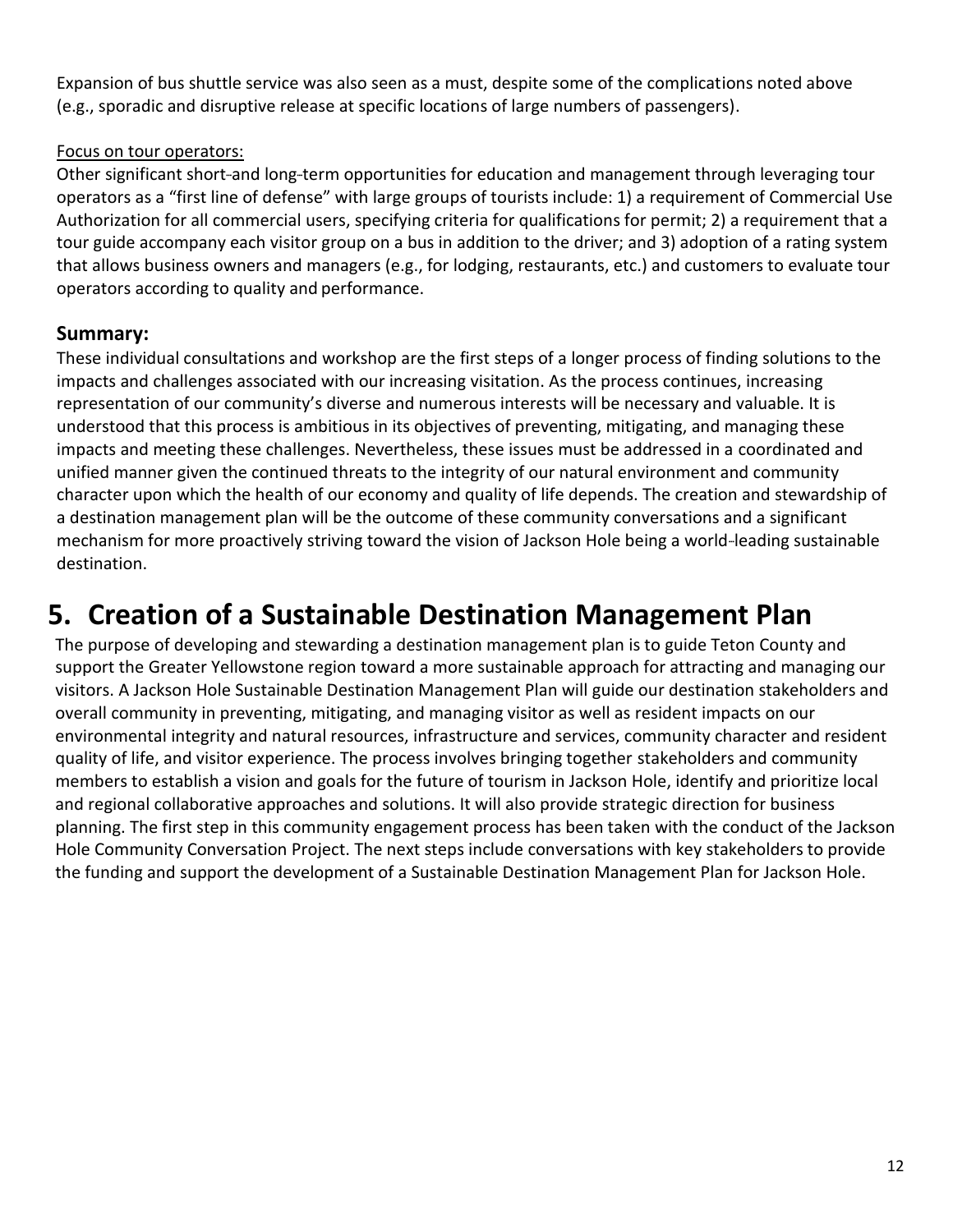# **Appendix A: Detailed Findings**

The following information represents the results of individual consultations and the June 21 group workshop, including the priorities assigned by the workshop participants to these results. Priorities were assigned according to three voting criteria: Importance (i), Urgency (u), and Feasibility to Implement/Resolve (f). The total votes for each statement for each of the three criteria are shown, e.g., i2 = Importance of the statement received two votes.

## **Vision for the future of tourism in Jackson Hole & Greater Yellowstone region:**

- 1. Housing policies and courage to limit access to protect wildlife and natural resources (visitor experience) (and shared vision and values): i2; Total Votes = 2
- 2. Longer visitor length of stay and dispersion over all seasons and region: i2, u1, f1; Total Votes = 4
- 3. Identifying and measuring carrying capacity of parks and towns: i2, u3, f3; Total Votes = 8
- 4. Tourism practices and destination metrics support the comp plan vision: i2, u3 , f2; Total Votes = 7
- 5. Measure our success as a tourism destination by the attraction of environmentally and socially responsible travelers, not just quantity of visitors, and authentic of experience (Responsibility of travelers, authenticity of experience): i6, u4, f7; Total Votes = 17

### **Impacts of Increasing Visitation:**

Traffic and Driving: Total category votes = 20

- 1. Increased traffic congestion and transportation issues: i4, u4; Total Votes = 8
- 2. Parking overflow (e.g., South Jenny and String Lake): f1; Total Votes = 1
- 3. Unsafe driving by persons inexperienced with traffic laws or driving and norms of driving behavior: 0 votes
- 4. All of the above:  $i3$ ,  $u6$ ,  $f2$ ; total votes = 11

#### Natural Resources: Total category votes = 21

- 1. Congestion on and degradation of trails and campsites: i1, u1; total votes = 2
- 2. Off-trail hiking and creation of unofficial "social" trails; increased backcountry use and unofficial campsites, interfering with wildlife movement: i3, f1 = 4; Total Votes = 7
- 3. Increased waste and littering: i1, u2, f3; Total Votes = 6
- 4. Increased bad behaviors in traffic, community, toward wildlife and resources: i1, u1; Total Votes =2
- 5. Increased wildlife-vehicle collisions, especially with visitors that aren't used to driving: i2, u2, f3; Total  $Votes = 7$

#### Socio-Economic: Total Category Votes = 18

- 1. Peaks and valleys of lodging occupancy and other businesses: i1, u1; Total Votes = 2
- 2. Seasonality of jobs, unavailability of sufficient workforce, and having to train new employees (versus experienced returning employees): i1, u1, f1; Total Votes = 3
- 3. Low supply and high cost of housing, and relatively low wages of workforce: i1, u1; Total Votes = 2
- 4. The trend toward big business getting or possibly monopolizing the permits for park concessionaires and tour operators:  $f1$ ; Total Votes = 1
- 5. Pressures on insufficient infrastructure, community, visitor, human services: i2, u2, f1; Total Votes = 5
- 6. Increase in bad and unsafe visitor behaviors in traffic, in community, toward wildlife and natural resources: i1, u1; Total Votes = 2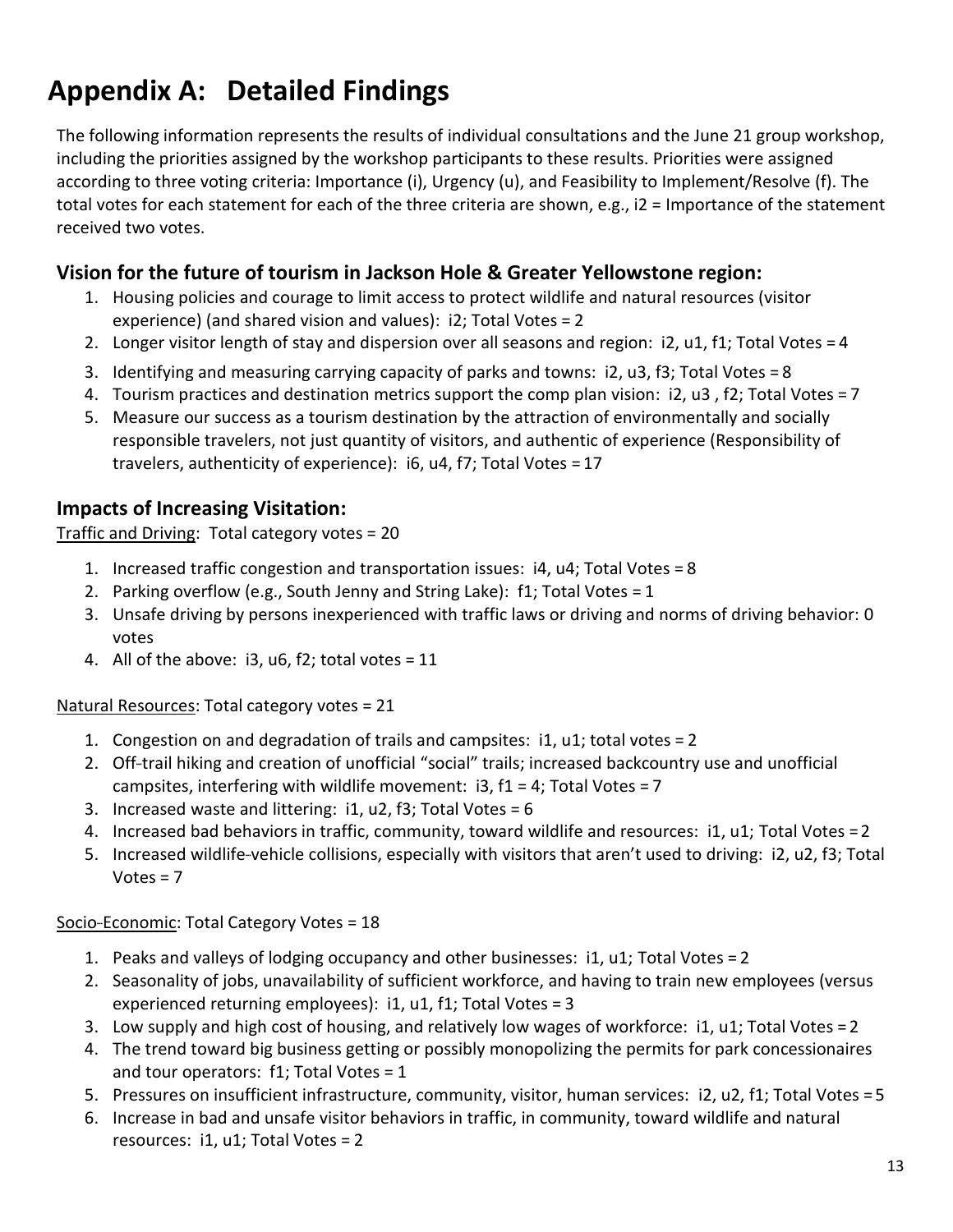- 7. Second home ownership detracting from tight-knit, small community character: i2; Total Votes = 2
- 8. Short-term rentals are detracting from the housing supply: u1; Total Votes = 1
- 9. Some long-term residents and particularly ranch owners are opposed to tourism in general: 0 votes

Visitor Experience: Total Category Votes = 8

- 1. Degradation of visitor and resident experience (e.g., at Teton Pass, river recreation, Cache Creek; long lines getting into the park, restaurants, bear jams, etc.): i2, u1, f1; Total Votes = 4
- 2. Inability to keep up with public demand for access: trails, roads, campgrounds, conflicts between users such as horseback riders, mountain bikers, hikers, skiers, dogs, etc.: i2, u1, f1; Total Votes = 4
- 3. Drone use: 0 votes

### **Issues and Challenges:**

#### Visitor Experience: Total Category Votes = 18

- 1. Distributing visitors over the whole area to reduce impacts on certain areas, congested sites: i2, u1, f2; Total Votes = 5
- 2. Providing an authentic experience that also helps to prevent and mitigate visitor impacts: i5, u1, f5; Total Votes = 11
- 3. Lodging is/or can be filled with construction workers so little availability exists for tourists: i1; Total  $Votes = 1$
- 4. Agreeing and planning to an authentic, quality visitor experience: i1; Total Votes = 1

#### Education/Marketing: Total Category Votes = 29

- 1. The community needs to address and define its tourism vision, goals, targets: i3, u4, f3; Total Votes = 10
- 2. Educating visitors while they are here and before they arrive (e.g., via the Explorer Magazine and other information, tour operators, travel agents, website video, etc.), e.g., a rolling 2-4 minute video in multiple languages at the airport's baggage claim, car rental, and visitor/information centers that accentuates positive and appropriate behaviors and safe driving: i4, u6, f5; Total Votes = 15
- 3. Developing and guiding marketing plans and campaigns in alignment with vision, goals, activities, targets, metrics: i2, f2; Total Votes = 4
- 4. Green washing by businesses causes confusion and loss of confidence in claims by others: 0 votes

#### Technology: Total Category Votes = 5

- 1. Providing awareness and education about appropriate and inappropriate behaviors through technology such as apps:  $i2$ ,  $u1$ ,  $f1$ ; Total Votes = 4
- 2. NPS still has a resistance to providing wifi /cell service coverage which would support technology/ communications solutions to educating visitors, particularly the younger and upcoming generations: i1; Total Votes = 1

Social: Total Category Votes = 22

- 1. Bad behavior by individuals who know better—choosing actions based on risk and consequence vs. principles/ethics: i5, u5, f3; Total Votes = 13
- 2. Media conditioning of inappropriate or unsafe behaviors: 0 votes
- 3. Residents placing blame on visitors for increased traffic/parking, etc.: i4, u1, f4; Total Votes = 9